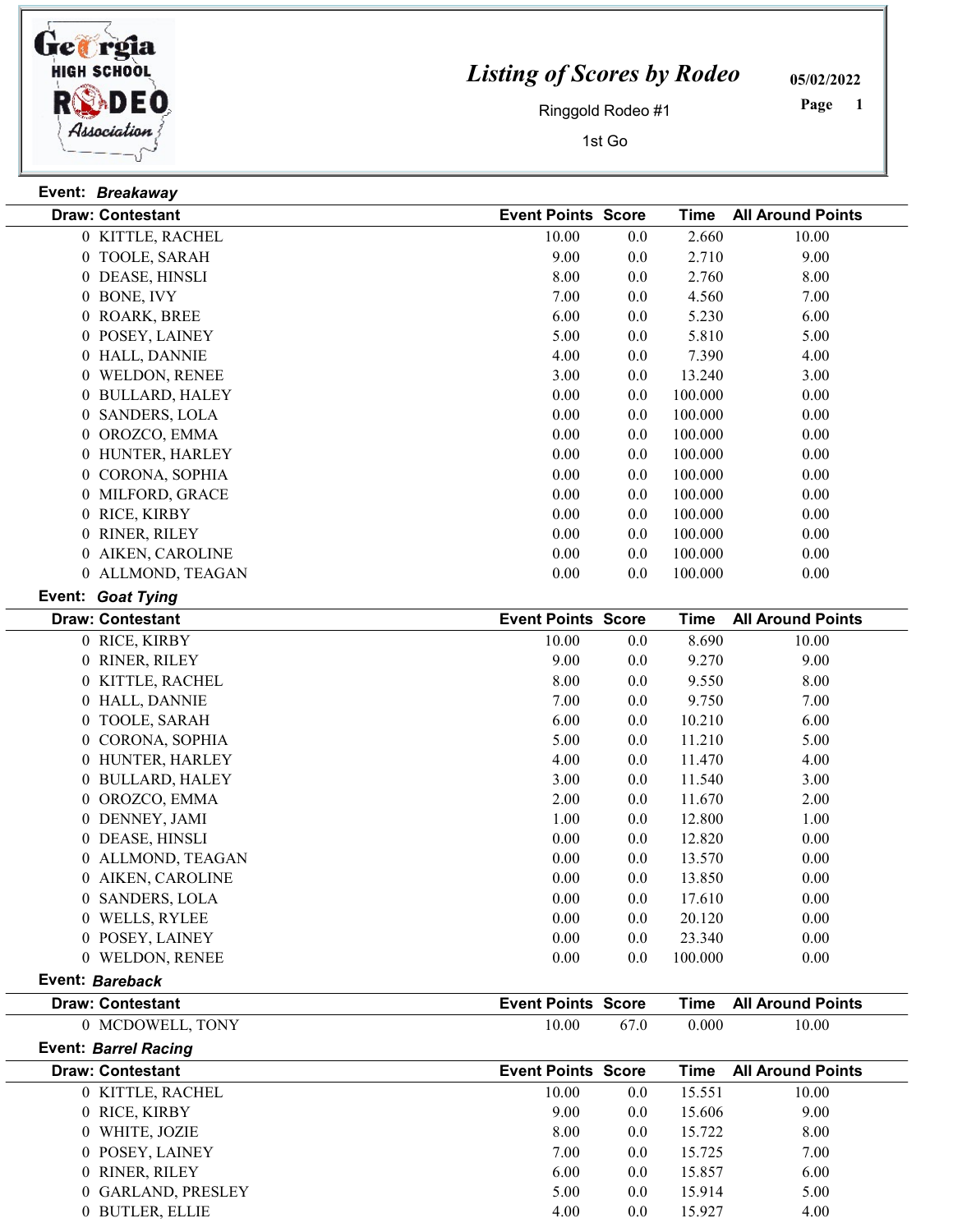| HIGH SCHOOI<br>Association            | <b>Listing of Scores by Rodeo</b> | Ringgold Rodeo #1<br>1st Go | 05/02/2022<br>Page<br>2 |                    |                          |
|---------------------------------------|-----------------------------------|-----------------------------|-------------------------|--------------------|--------------------------|
| 0 CORONA, SOPHIA                      |                                   | 3.00                        | 0.0                     | 15.939             | 3.00                     |
| 0 DEASE, HINSLI                       |                                   | 2.00                        | 0.0                     | 16.094             | 2.00                     |
| 0 WELLS, SHELBY                       |                                   | 1.00                        | 0.0                     | 16.100             | 1.00                     |
| 0 WELLS, RYLEE                        |                                   | 0.00                        | 0.0                     | 16.273             | 0.00                     |
| 0 ALLMOND, TEAGAN                     |                                   | 0.00                        | 0.0                     | 16.401             | 0.00                     |
| 0 HUFSTETLER, NICOLE                  |                                   | 0.00                        | 0.0                     | 16.402             | 0.00                     |
| 0 HALL, DANNIE                        |                                   | 0.00                        | 0.0                     | 16.582             | 0.00                     |
| 0 MCCONKEY, LAINE                     |                                   | 0.00                        | 0.0                     | 16.651             | 0.00                     |
| 0 DAY, LEALYN                         |                                   | 0.00                        | 0.0                     | 17.093             | 0.00                     |
| 0 BULLARD, HALEY                      |                                   | 0.00                        | 0.0                     | 17.151             | 0.00                     |
| 0 MILFORD, GRACE                      |                                   | 0.00                        | 0.0                     | 17.708             | 0.00                     |
| 0 TRIBBLE, MAGGIE                     | (N/M)                             | 0.00                        | 0.0                     | 18.137             | 0.00                     |
| 0 BROOKS, JENNA                       |                                   | 0.00                        | 0.0                     | 18.824             | 0.00                     |
| 0 BONE, IVY                           |                                   | 0.00                        | 0.0                     | 20.995             | 0.00                     |
| 0 LAISTER, BROOK                      |                                   | 0.00                        | 0.0                     | 21.759             | 0.00                     |
| 0 HOPEAU, LEILA                       |                                   | 0.00                        | 0.0                     | 22.242             | 0.00                     |
| 0 ROARK, BREE                         |                                   | 0.00                        | 0.0                     | 22.332             | 0.00                     |
| 0 FURR, HANNAH                        |                                   | 0.00                        | 0.0                     | 22.410             | 0.00                     |
| 0 DENNEY, JAMI                        |                                   | 0.00                        | 0.0                     | 26.253             | 0.00                     |
| 0 HUNTER, HARLEY                      |                                   | 0.00                        | 0.0                     | 27.128             | 0.00                     |
| 0 PFIEL, THERESA                      |                                   | 0.00                        | 0.0                     | 27.288             | 0.00                     |
| 0 AIKEN, CAROLINE                     |                                   | 0.00                        | 0.0                     | 35.231             | 0.00                     |
| 0 HAYES, LILLI                        |                                   | 0.00                        | 0.0                     | 100.000            | 0.00                     |
| 0 BURNETT, TORI                       |                                   | 0.00                        | 0.0                     | 100.000            | 0.00                     |
| <b>Event: Bull Riding</b>             |                                   |                             |                         |                    |                          |
| <b>Draw: Contestant</b>               |                                   | <b>Event Points Score</b>   |                         | <b>Time</b>        | <b>All Around Points</b> |
| 0 BRYAN, TONY                         |                                   | 10.00                       | 69.0                    | 0.000              | 10.00                    |
| 0 CARNES, LANDEN                      |                                   | 9.00                        | 60.0                    | 0.000              | 9.00                     |
| 0 SULLIVAN, CARTER                    |                                   | $0.00\,$                    | 0.0                     | 0.000              | 0.00                     |
| 0 BARNETTE, JACKSON                   |                                   | $0.00\,$                    | 0.0                     | 0.000              | 0.00                     |
| 0 ALLISTON, LEVI                      |                                   | $0.00\,$                    | 0.0                     | 0.000              | 0.00                     |
| <b>Event: Calf Roping</b>             |                                   |                             |                         |                    |                          |
| <b>Draw: Contestant</b>               |                                   | <b>Event Points Score</b>   |                         | <b>Time</b>        | <b>All Around Points</b> |
| 0 SAMPLES, ELI                        |                                   | 10.00                       | 0.0                     | 11.980             | 10.00                    |
| 0 MILFORD, GARRETT                    |                                   | 9.00                        | 0.0                     | 13.760             | 9.00                     |
| 0 MILLER, TREVOR                      |                                   | 7.50                        | 0.0                     | 15.840             | 7.50                     |
| 0 WEST, BEAU                          |                                   | 7.50                        | 0.0                     | 15.840             | 7.50                     |
| 0 TOWNSEND, ZACHARY                   |                                   | 6.00                        | 0.0                     | 22.800             | 6.00                     |
| 0 CAGLE, CHRISTIAN                    |                                   | 5.00                        | 0.0                     | 23.150             | 5.00                     |
| 0 HOBSON, CHARLIE                     |                                   | 4.00                        | 0.0                     | 26.080             | 4.00                     |
| 0 GREEN, RILEY                        |                                   | 0.00                        | 0.0                     | 100.000            | 0.00                     |
| 0 PAYTON, GUNTER                      |                                   | 0.00                        | 0.0                     | 100.000            | 0.00                     |
| 0 DENNEY, LUKE                        |                                   | 0.00                        | 0.0                     | 100.000            | 0.00                     |
| 0 ORR, TEIGAN                         |                                   | 0.00                        | 0.0                     | 100.000            | 0.00                     |
| 0 SAPP, BALEY                         |                                   | $0.00\,$                    | 0.0                     | 100.000            | 0.00                     |
| 0 BURGESS, HANK                       |                                   | 0.00                        | 0.0                     | 100.000            | 0.00                     |
| 0 GOBLE, CASH                         |                                   | 0.00                        | 0.0                     | 100.000            | 0.00                     |
| 0 GRAY, NATHAN                        |                                   | 0.00                        | 0.0                     | 100.000            | 0.00                     |
| 0 THOMAS, LOGAN                       |                                   | 0.00                        | 0.0                     | 100.000            | 0.00                     |
| 0 SAPP, JHETT                         |                                   |                             |                         |                    |                          |
|                                       |                                   | 0.00                        | 0.0                     | 100.000            | 0.00                     |
| 0 BUCHANAN, GAVIN<br>0 OROZCO, KOLTON |                                   | $0.00\,$<br>0.00            | 0.0<br>0.0              | 100.000<br>100.000 | 0.00<br>0.00             |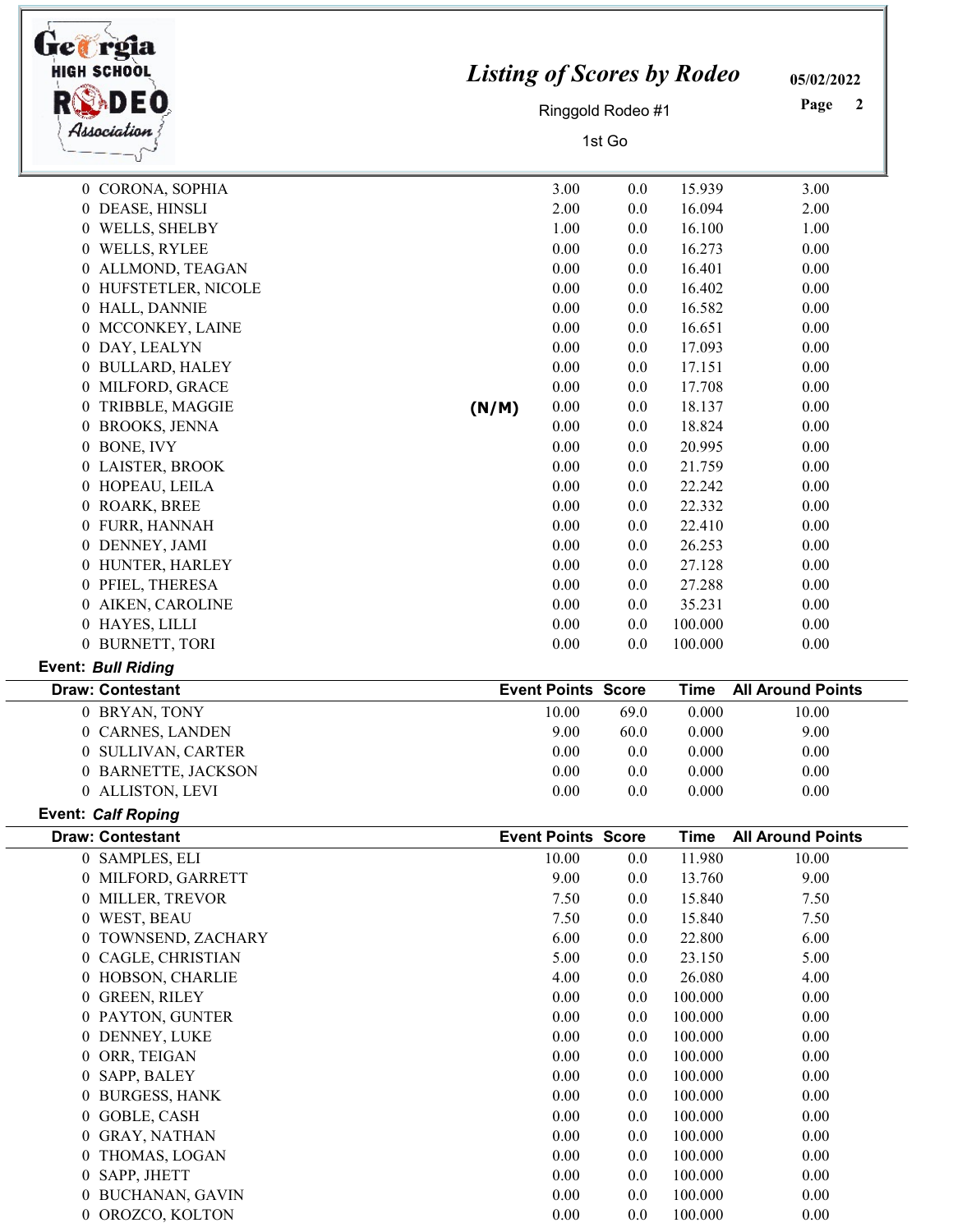| <b>HIGH SCHOOL</b>                                       |                           | <b>Listing of Scores by Rodeo</b><br>Ringgold Rodeo #1 |            |                    |                          |  |
|----------------------------------------------------------|---------------------------|--------------------------------------------------------|------------|--------------------|--------------------------|--|
| Hssociation                                              |                           | 1st Go                                                 |            |                    |                          |  |
| 0 MOXLEY, LUKE                                           |                           | 0.00                                                   | 0.0        | 100.000            | 0.00                     |  |
| <b>Event: Poles</b>                                      |                           |                                                        |            |                    |                          |  |
| <b>Draw: Contestant</b>                                  | <b>Event Points Score</b> |                                                        |            | <b>Time</b>        | <b>All Around Points</b> |  |
| 0 POSEY, LAINEY                                          |                           | 10.00                                                  | 0.0        | 21.209             | 10.00                    |  |
| 0 HALL, DANNIE                                           |                           | 9.00                                                   | 0.0        | 21.511             | 9.00                     |  |
| 0 BUTLER, ELLIE                                          |                           | 8.00                                                   | 0.0        | 21.514             | 8.00                     |  |
| 0 RICE, KIRBY                                            |                           | 7.00                                                   | 0.0        | 21.520             | 7.00                     |  |
| 0 DEASE, HINSLI                                          |                           | 6.00                                                   | 0.0        | 21.663             | 6.00                     |  |
| 0 KITTLE, RACHEL                                         |                           | 5.00                                                   | 0.0        | 21.711             | 5.00                     |  |
| 0 RINER, RILEY                                           |                           | 4.00                                                   | 0.0        | 21.951             | 4.00                     |  |
| 0 BONE, IVY                                              |                           | 3.00                                                   | 0.0        | 22.022             | 3.00                     |  |
| 0 HUFSTETLER, NICOLE                                     |                           | 2.00                                                   | 0.0        | 22.436             | 2.00                     |  |
| 0 WELLS, RYLEE                                           |                           | 1.00                                                   | 0.0        | 22.897             | 1.00                     |  |
| 0 CORONA, SOPHIA                                         |                           | 0.00                                                   | 0.0        | 22.962             | 0.00                     |  |
| 0 BULLARD, HALEY                                         |                           | 0.00                                                   | 0.0        | 23.131             | 0.00                     |  |
| 0 WELLS, SHELBY                                          |                           | 0.00                                                   | 0.0        | 23.880             | 0.00                     |  |
| 0 DAY, LEALYN                                            |                           | 0.00                                                   | 0.0        | 23.905             | 0.00                     |  |
| 0 AIKEN, CAROLINE                                        |                           | 0.00                                                   | 0.0        | 25.089             | 0.00                     |  |
| 0 BROOKS, JENNA                                          |                           | 0.00                                                   | 0.0        | 25.511             | 0.00                     |  |
| 0 ALLMOND, TEAGAN                                        |                           | 0.00                                                   | 0.0        | 27.632             | 0.00                     |  |
| 0 PFIEL, THERESA                                         |                           | 0.00                                                   | 0.0        | 27.869             | 0.00                     |  |
| 0 TRIBBLE, MAGGIE                                        | (N/M)                     | 0.00                                                   | 0.0        | 28.790             | 0.00                     |  |
| 0 DENNEY, JAMI                                           |                           | 0.00                                                   | 0.0        | 29.679             | 0.00                     |  |
| 0 HOPEAU, LEILA                                          |                           | 0.00                                                   | 0.0        | 100.000            | 0.00                     |  |
| 0 BURNETT, TORI                                          |                           | 0.00                                                   | 0.0        | 100.000            | 0.00                     |  |
| <b>Event: Steer Wrestling</b><br><b>Draw: Contestant</b> | <b>Event Points Score</b> |                                                        |            | <b>Time</b>        | <b>All Around Points</b> |  |
| 0 CAGLE, CHRISTIAN                                       |                           | 10.00                                                  | 0.0        | 5.780              | 10.00                    |  |
| 0 TOWNSEND, ZACHARY                                      |                           | 9.00                                                   | 0.0        | 6.390              | 9.00                     |  |
| 0 ORR, TEIGAN                                            |                           | 0.00                                                   | 0.0        | 100.000            | 0.00                     |  |
| 0 BURGESS, HANK                                          |                           | 0.00                                                   | 0.0        | 100.000            | 0.00                     |  |
| Event: Team Roping                                       |                           |                                                        |            |                    |                          |  |
| <b>Draw: Contestant</b>                                  | <b>Event Points Score</b> |                                                        |            | <b>Time</b>        | <b>All Around Points</b> |  |
| 0 ORR, TEIGAN (1)                                        |                           | 10.00                                                  | 0.0        | 7.970              | 10.00                    |  |
| 0 MILLER, TREVOR (2)                                     |                           | 10.00                                                  | 0.0        | 7.970              | 10.00                    |  |
| 0 TOOLE, SARAH (1)                                       |                           | 9.00                                                   | 0.0        | 7.980              | 9.00                     |  |
| 0 DENNEY, LUKE (2)                                       |                           | 9.00                                                   | 0.0        | 7.980              | 9.00                     |  |
| $0$ BONE, IVY $(1)$                                      |                           | 8.00                                                   | 0.0        | 8.690              | 8.00                     |  |
| 0 PAYTON, GUNTER (2)                                     |                           | 8.00                                                   | 0.0        | 8.690              | 8.00                     |  |
| 0 HALL, DANNIE (1)                                       |                           | 7.00                                                   | 0.0        | 14.760             | 7.00                     |  |
| 0 SINCLAIR, PRESTON (2)                                  |                           | 7.00                                                   | 0.0        | 14.760             | 7.00                     |  |
| 0 MOXLEY, LUKE (1)                                       |                           | 6.00                                                   | 0.0        | 16.020             | 6.00                     |  |
| 0 OROZCO, KOLTON (2)                                     |                           | 6.00                                                   | 0.0        | 16.020             | 6.00                     |  |
| 0 GREEN, RILEY (1)                                       |                           | 5.00                                                   | 0.0        | 16.980             | 5.00                     |  |
| 0 SAMPLES, ELI (2)                                       |                           | 5.00                                                   | 0.0        | 16.980             | 5.00                     |  |
| 0 DEASE, HINSLI (1)                                      |                           | 0.00                                                   | 0.0        | 100.000            | 0.00                     |  |
| 0 MILFORD, GRACE (1)                                     |                           | 0.00                                                   | 0.0        | 100.000            | 0.00                     |  |
| 0 KITTLE, RACHEL (1)<br>0 WHITE, JOZIE $(1)$             |                           | 0.00<br>0.00                                           | 0.0        | 100.000<br>100.000 | 0.00                     |  |
| 0 RINER, RILEY (1)                                       |                           | 0.00                                                   | 0.0<br>0.0 | 100.000            | 0.00<br>0.00             |  |
| 0 GRAY, NATHAN (1)                                       |                           | 0.00                                                   | 0.0        | 100.000            | 0.00                     |  |
|                                                          |                           |                                                        |            |                    |                          |  |